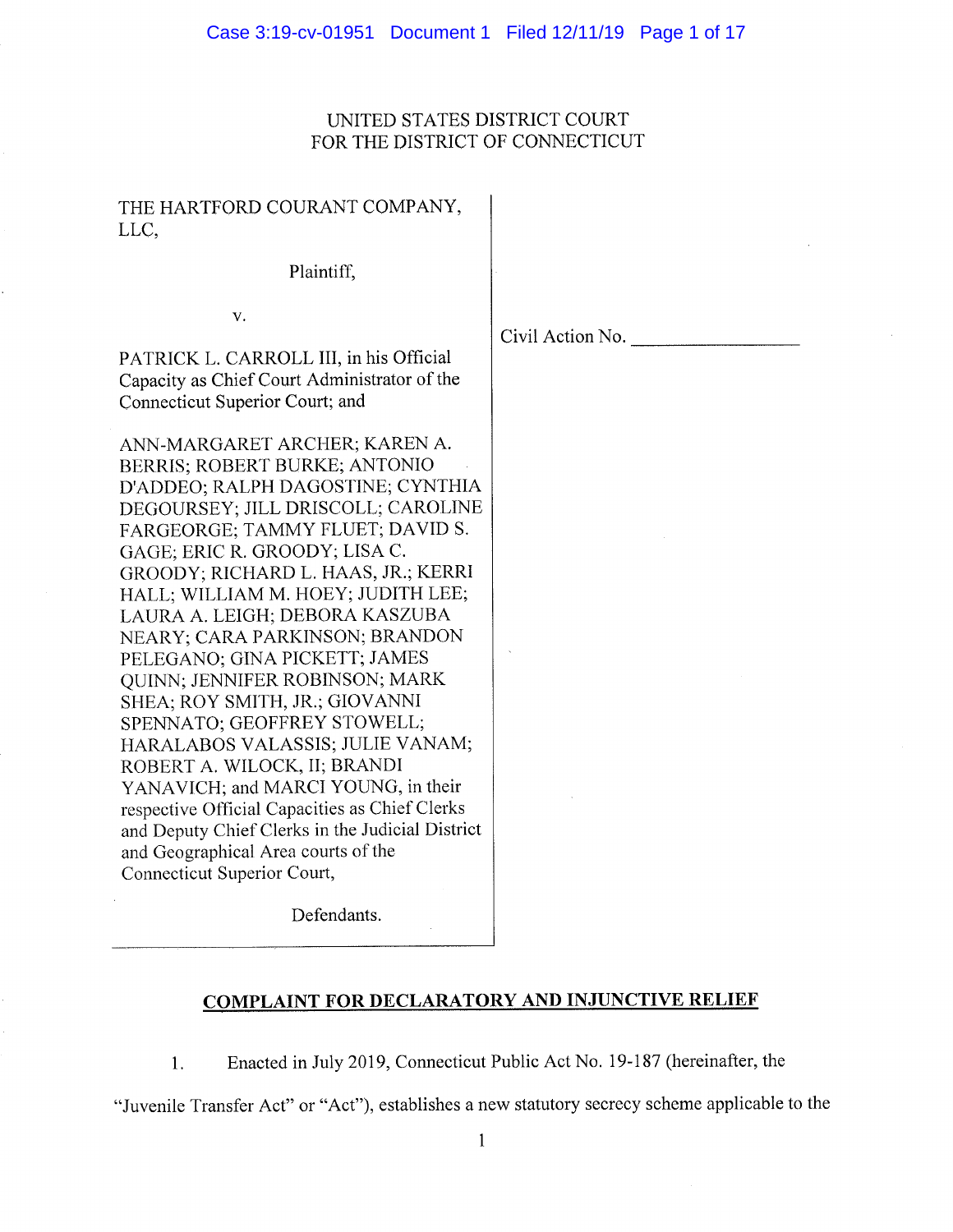#### Case 3:19-cv-01951 Document 1 Filed 12/11/19 Page 2 of 17

adjudication of criminal matters transferred from juvenile court to adult criminal court. When <sup>a</sup> juvenile offender is at least fifteen years of age and his or her alleged offense would fall into <sup>c</sup>ertain classes of felonies if committed by an adult, the Act allows for (and in some cases mandates) transfer of the case to adult criminal court. Conn. Gen. Stat. Ann. § 46b-127(a)–(b) (West 2019). The Act requires that all proceedings in such matters transferred to adult criminal <sup>c</sup>ourt be conducted in private, and that judicial records in such matters remain under seal unless <sup>a</sup>nd until the criminal defendant is found or pleads guilty. These provisions, on their face, <sup>v</sup>iolate the presumptive right of members of the press and the public to attend criminal <sup>p</sup>roceedings and inspect judicial records in criminal cases—rights guaranteed by the First <sup>A</sup>mendment to the U.S. Constitution and article first, sections 4 and 5 of the Connecticut <sup>C</sup>onstitution. Accordingly, plaintiff The Hartford Courant Company, LLC (hereinafter, the "Courant"), publisher of The Hartford Courant, seeks a judicial declaration that Connecticut <sup>P</sup>ublic Act No. 19-187 is unconstitutional.

#### JURISDICTION AND VENUE

<sup>2</sup>. This action is brought under 42 U.S.C. §1983. This Court has jurisdiction <sup>p</sup>ursuant to 28 U.S.C. §§ 1331, 1343, and 2201-02.

3. Venue in this District is proper pursuant to 28 U.S.C. §1391(b).

### **PARTIES**

4. Plaintiff the Courant is the publisher of The Hartford Courant, the most widely <sup>c</sup>irculated newspaper in Connecticut. Reporters for the Courant regularly report on matters of <sup>p</sup>ublic concern in Connecticut, including criminal proceedings in Connecticut courts involving juvenile defendants tried as adults. See Ex. A, Declaration of Andrew Julien ("Julien Decl.").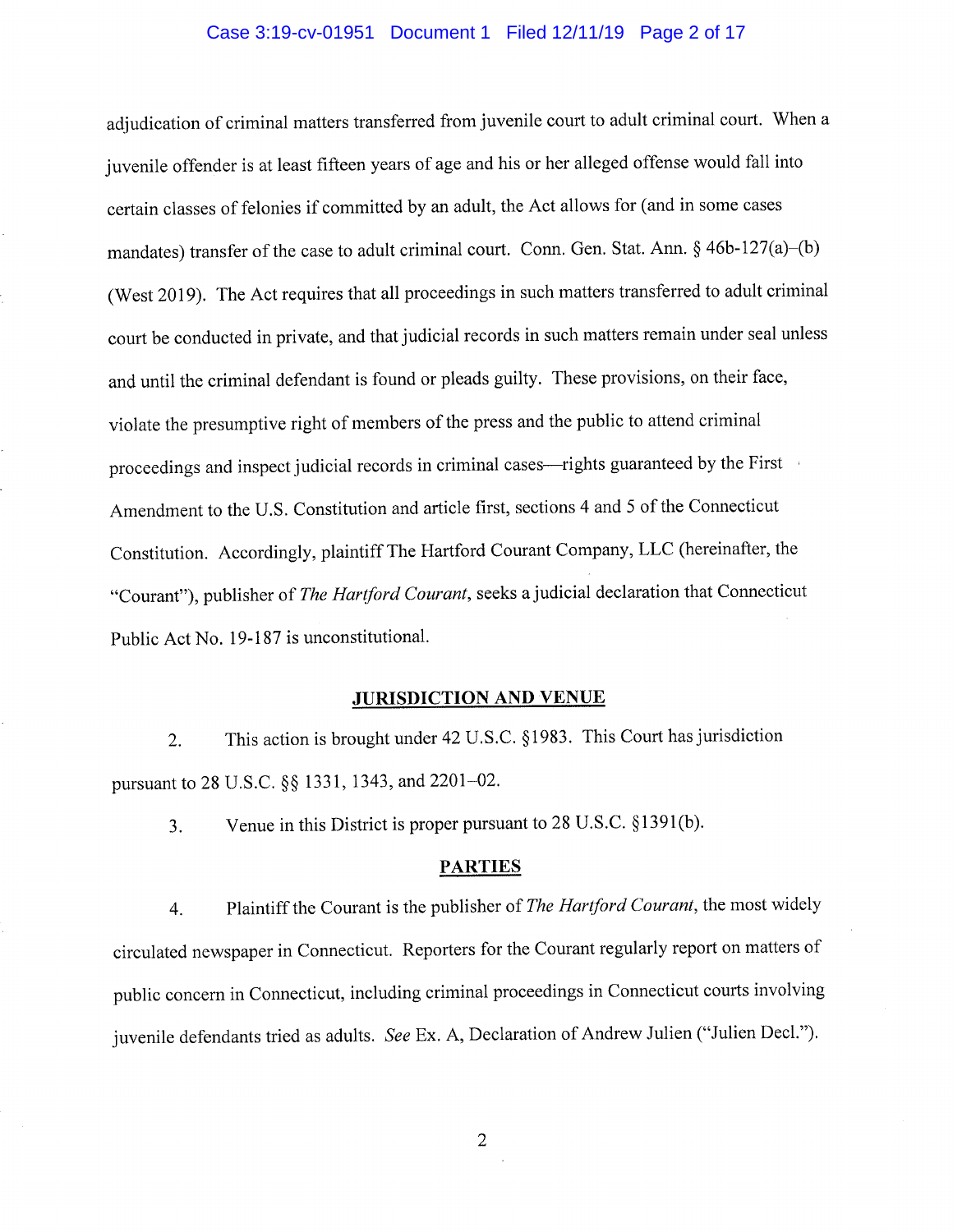#### Case 3:19-cv-01951 Document 1 Filed 12/11/19 Page 3 of 17

5. Defendant Carroll is a Judge within the Judicial Branch of the State of <sup>C</sup>onnecticut and is the Chief Court Administrator of the Connecticut Superior Court, having all <sup>o</sup>f the powers and duties conferred upon that position by the laws of the State and the Rules of <sup>t</sup>he Connecticut Superior Court. He is being sued solely in his official capacity as Chief Court Administrator.

6. Defendants Archer, et al. (hereinafter, collectively, the "Court Clerk Defendants") <sup>a</sup>re Chief Clerks of Judicial District courts within the Connecticut Superior Court or Deputy <sup>C</sup>hief Clerks of Geographical Area courts within the Connecticut Superior Court. Among the <sup>g</sup>eneral administrative duties of the Court Clerk Defendants are to "make records of all <sup>p</sup>roceedings required to be recorded" to "have the custody of . . . records of the court" and to "make and keep dockets of causes in their court locations." Conn. Gen. Stat. § 51-52 (a). Each <sup>o</sup>f the Court Clerk Defendants is being sued solely in his or her official capacity as <sup>a</sup>Chief Clerk or Deputy Chief Clerk.

#### FACTS

### The Juvenile Transfer Act

<sup>7</sup>. The Juvenile Transfer Act was enacted on July 9, 2019. It amends existing law <sup>g</sup>overning the transfer of criminal cases involving juveniles charged with felonies from juvenile <sup>c</sup>ourt to adult criminal court. See generally Pub. Act. 19-187, Gen. Assemb., Reg. Sess. (Conn. <sup>2</sup>019). The Act makes several changes to section 46b-127 of the General Statutes of Connecticut ("Section 46b-127"), which governs the transfer of cases from juvenile to adult court for <sup>d</sup>efendants between the ages of fifteen and eighteen who have been charged with certain felonies (hereinafter, "Transferred Matters"). See generally Conn. Gen. Stat. Ann. § 46b-127 (West 2019).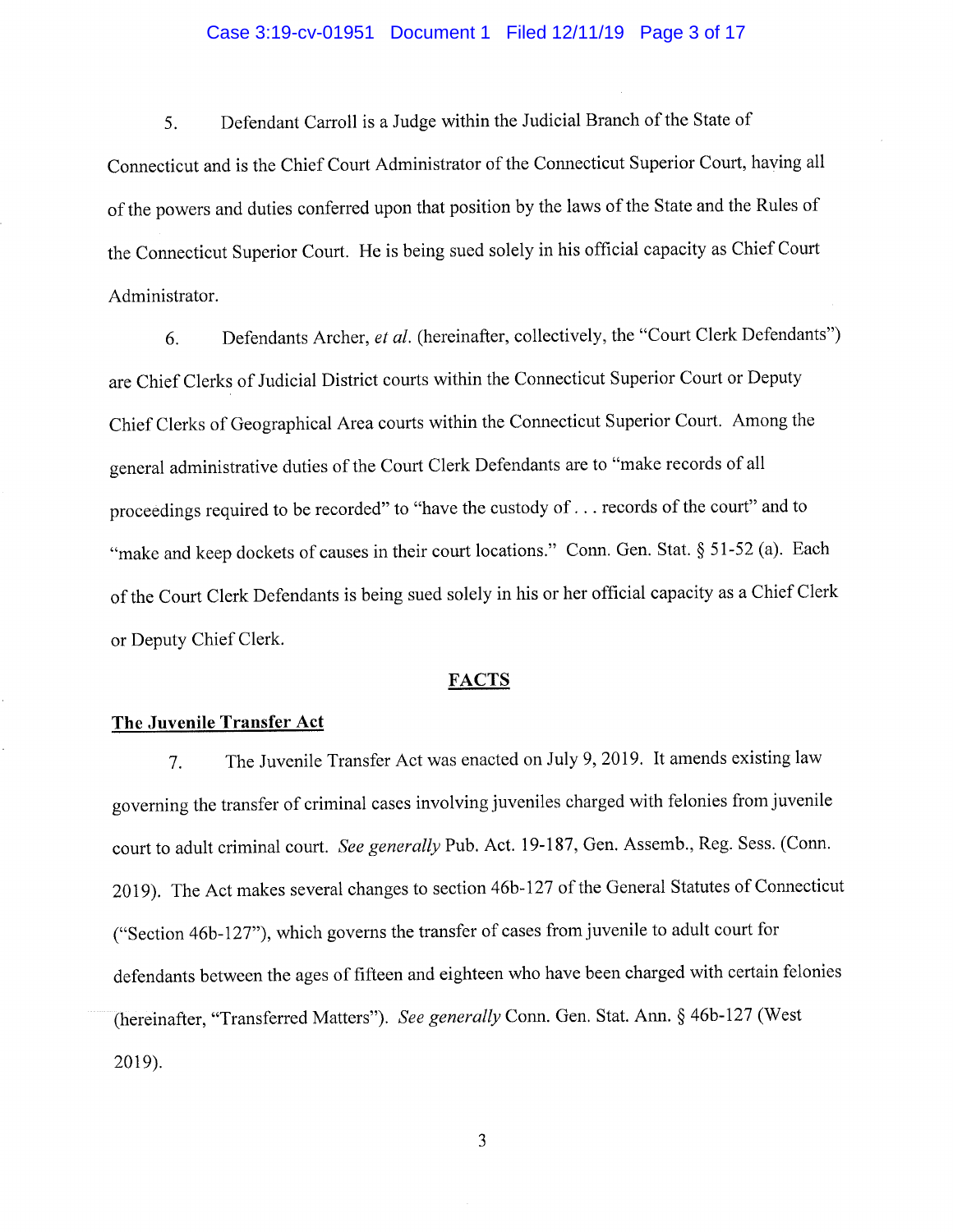#### Case 3:19-cv-01951 Document 1 Filed 12/11/19 Page 4 of 17

8. Juvenile defendants prosecuted in Transferred Matters are subject to the full range <sup>o</sup>f penalties and the applicable procedures of adult criminal court.

<sup>9</sup>. The Act provides that all proceedings in Transferred Matters "shall be private."  $§$  46b-127(c)(1)(A). It provides further that such proceedings "shall be conducted in such parts <sup>o</sup>f the courthouse or the building in which the court is located that are separate and apart from the <sup>o</sup>ther parts of the court which are then being used for proceedings pertaining to adults charged with crimes." *Id.* 

<sup>1</sup>0. Section 46b-127(c)(1)(A), as amended, further provides that "[a]ny records of <sup>s</sup>uch proceedings shall be confidential in the same manner as records of cases of juvenile matters <sup>a</sup>re confidential . . . unless and until the court or jury renders a verdict or <sup>a</sup>guilty plea is entered in such case on the regular criminal docket."  $§$  46b-127(c)(1)(A). The sole exception to this <sup>p</sup>rovision allows records from Transferred Matters to be made available "to the victim of the <sup>c</sup>rime committed by the child to the same extent as the records of the case of a defendant in <sup>a</sup> <sup>c</sup>riminal proceeding in the regular criminal docket of the Superior Court is available to a victim of the crime committed by such defendant."  $§$  46b-127(c)(1)(B). This narrow exception <sup>e</sup>xpressly prohibits further dissemination of such records, providing that "[r]ecords disclosed <sup>p</sup>ursuant to this subparagraph shall not be further disclosed." Id.

11. Section  $46b-127(c)(1)$  prohibits members of the public and the press from <sup>a</sup>ttending courtroom proceedings in Transferred Matters.

<sup>1</sup>2. Members of the public and the press are also prohibited under Section 46b-127(c)(1) from accessing judicial records in Transferred Matters unless and until a guilty verdict or plea is entered. As a result, judicial records in Transferred Matters will never be publicly <sup>a</sup>vailable in cases in which a juvenile defendant, tried as an adult, is acquitted. Further, judicial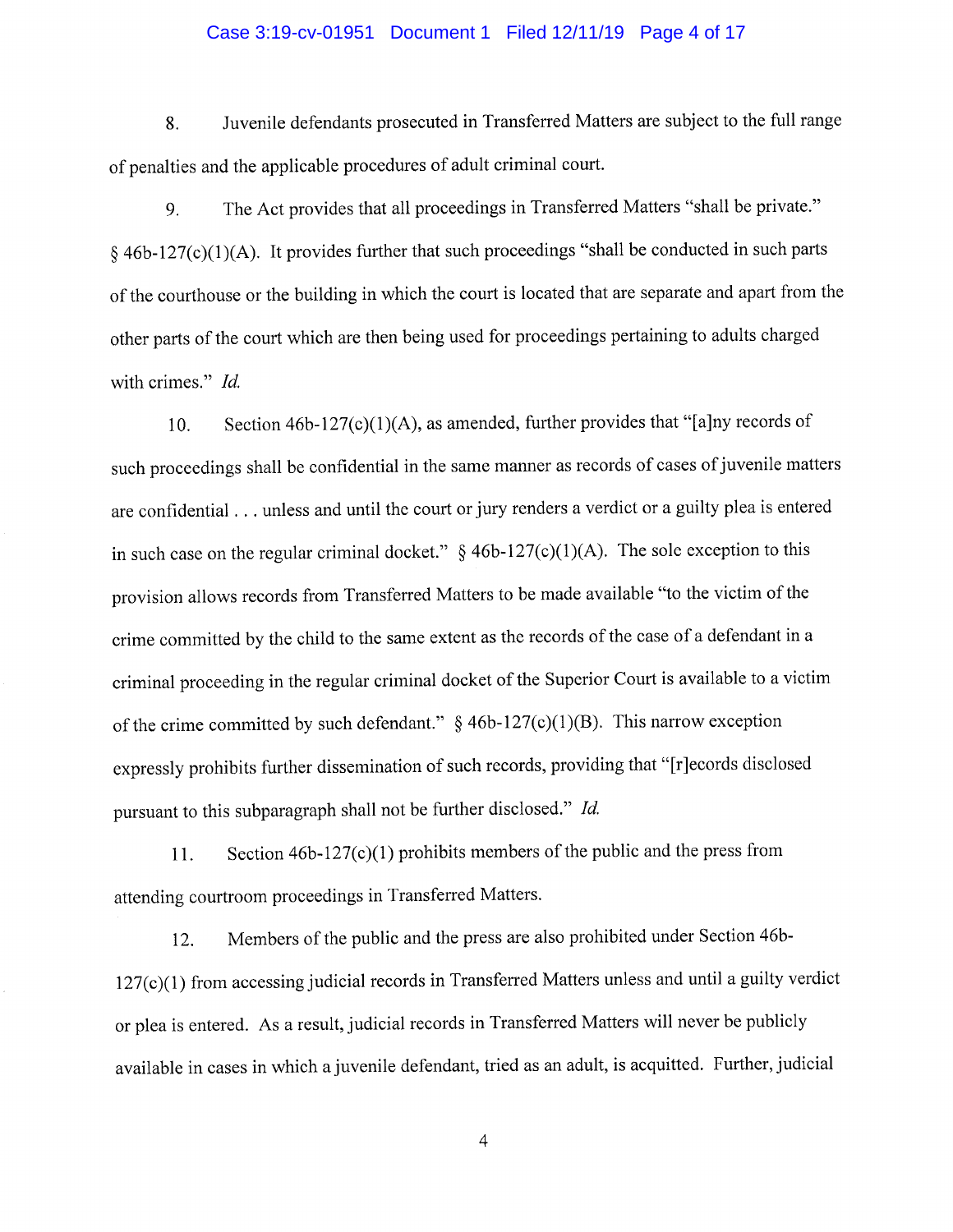#### Case 3:19-cv-01951 Document 1 Filed 12/11/19 Page 5 of 17

records in Transferred Matters will not be contemporaneously available in cases resulting in <sup>a</sup> guilty verdict or plea.

13. The Juvenile Transfer Act took effect on October 1, 2019.

<sup>1</sup>4. Since October 1, 2019, judicial records in all newly Transferred Matters have <sup>b</sup>een automatically sealed, and judicial records in over 100 Transferred Matters pending as of <sup>O</sup>ctober 1, 2019 have been retroactively sealed. Docket information for Transferred Matters is <sup>n</sup><sup>o</sup>longer available to the press or public, nor do the press or public have access to court <sup>p</sup>roceedings in Transferred Matters.

15. The Juvenile Transfer Act "creates a significant impediment to The Hartford <sup>C</sup>ourant's ability to inform its readers about matters of the utmost public interest and concern, <sup>a</sup>nd prevents The Hartford Courant from engaging in the kind of comprehensive, investigative <sup>r</sup>eporting that the paper is known for and that serves the public interest." Julien Decl. ¶ 19.

<sup>1</sup>6. For example, among the Transferred Matters retroactively sealed in the Stamford-Norwalk Judicial District is the high-profile prosecution of the now 59-year-old Michael Skakel <sup>f</sup>or the 1975 murder of Martha Moxley, which occurred when Skakel was 15 years old. Julien <sup>D</sup>ecl. ¶ 13. Skakel, a relative of the Kennedy family, was tried as an adult and convicted for the <sup>1</sup>975 murder in 2000. Id. ¶ 14. In 2018, the Connecticut Supreme Court reversed his conviction due to ineffective assistance of counsel. *Id*. The State is contemplating re-trying Skakel. *Id.* ¶ 15. The Courant is unable to access docket information or judicial records in connection with <sup>t</sup>he possible prosecution of Skakel because, on information and belief, Skakel's case has now <sup>b</sup>een sealed pursuant to the Act. Thus, in the event Skakel is retried, The Hartford Courant and <sup>o</sup>ther members of the press and public will be barred from attending any criminal proceedings in his case. Id. at  $\P$  15-16. This will "permit[] a 59-year-old public figure to be tried in complete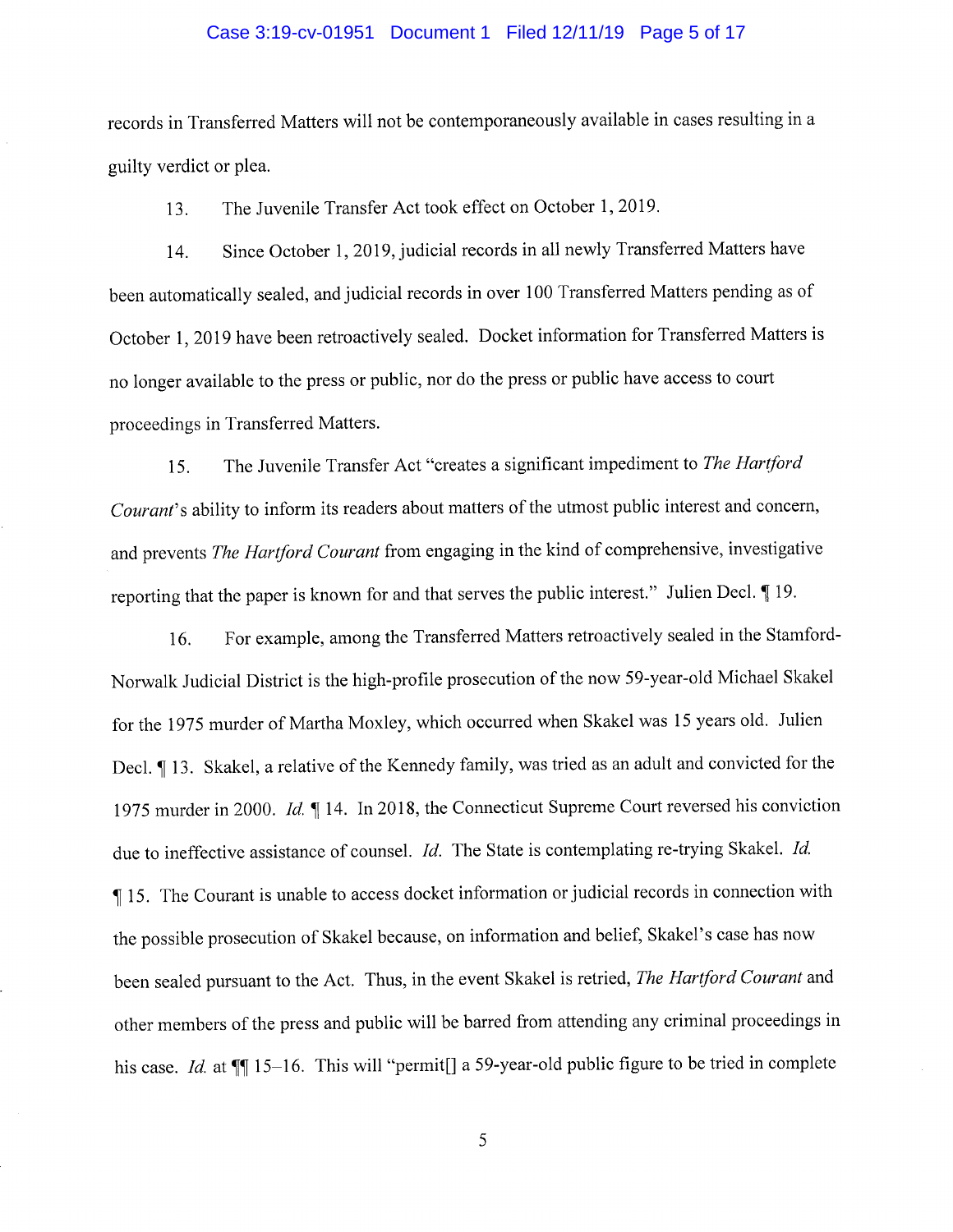#### Case 3:19-cv-01951 Document 1 Filed 12/11/19 Page 6 of 17

secrecy in connection with a murder that has captured the national attention of the public for over 40 years." Id. ¶ 16.

17. The Juvenile Transfer Act will also prevent The Hartford Courant from reporting <sup>o</sup><sup>n</sup>other matters of significant public interest that continue to occur throughout the State. For <sup>e</sup>xample, if the Juvenile Transfer Act applies, the Courant will be unable to provide information <sup>t</sup>o the public about the prosecution of a 16-year-old defendant charged with first-degree <sup>m</sup>anslaughter in connection with the hit-and-run death of a 71-year-old woman during an alleged <sup>s</sup>hoot-out in Hartford in October 2019. Julien Decl. ¶ 17. The Courant has reported extensively on the incident, which has garnered significant public attention. See e.g., Edmund H. Mahony, <sup>A</sup>t Vigil for 71-Year-Old Grandmother Killed in Hartford, Community Struggles with Senseless <sup>V</sup>iolence, Hartford Courant (Oct. 26, 2019), https://perma.cc/4QFD-LLWC; Christine Dempsey, <sup>T</sup>een Who Fatally Struck Woman During Shootout Arrested, Hartford Courant (Oct. 25, 2019), <sup>h</sup>ttps://penna.cc/GL7V-R2AT. Upon information and belief, this criminal matter is pending, but <sup>d</sup>ocket information and judicial records associated with the case have been sealed pursuant to the <sup>A</sup>ct. If his case is subject to the Juvenile Transfer Law, all docket information and judicial <sup>r</sup>ecords associated with his prosecution, and all hearings and other proceedings, will be closed to <sup>t</sup>he public and the press, and the Courant will be unable to obtain information in order to inform <sup>t</sup>he public about the status of this criminal case. Julien Decl. at ¶¶ 17-18.

<sup>1</sup>8. The Juvenile Transfer Act similarly precludes the Courant from informing the <sup>p</sup>ublic about other highly publicized prosecutions throughout Connecticut, including that of 16 year-old Alexander Bolanos, who was charged with conspiracy to commit murder in connection <sup>w</sup>ith the December 2018 drive-by shooting death of a 12-year-old in Bridgeport, Connecticut. Julien Decl. 11. The Courant previously reported on Bolanos' arrest and arraignment, along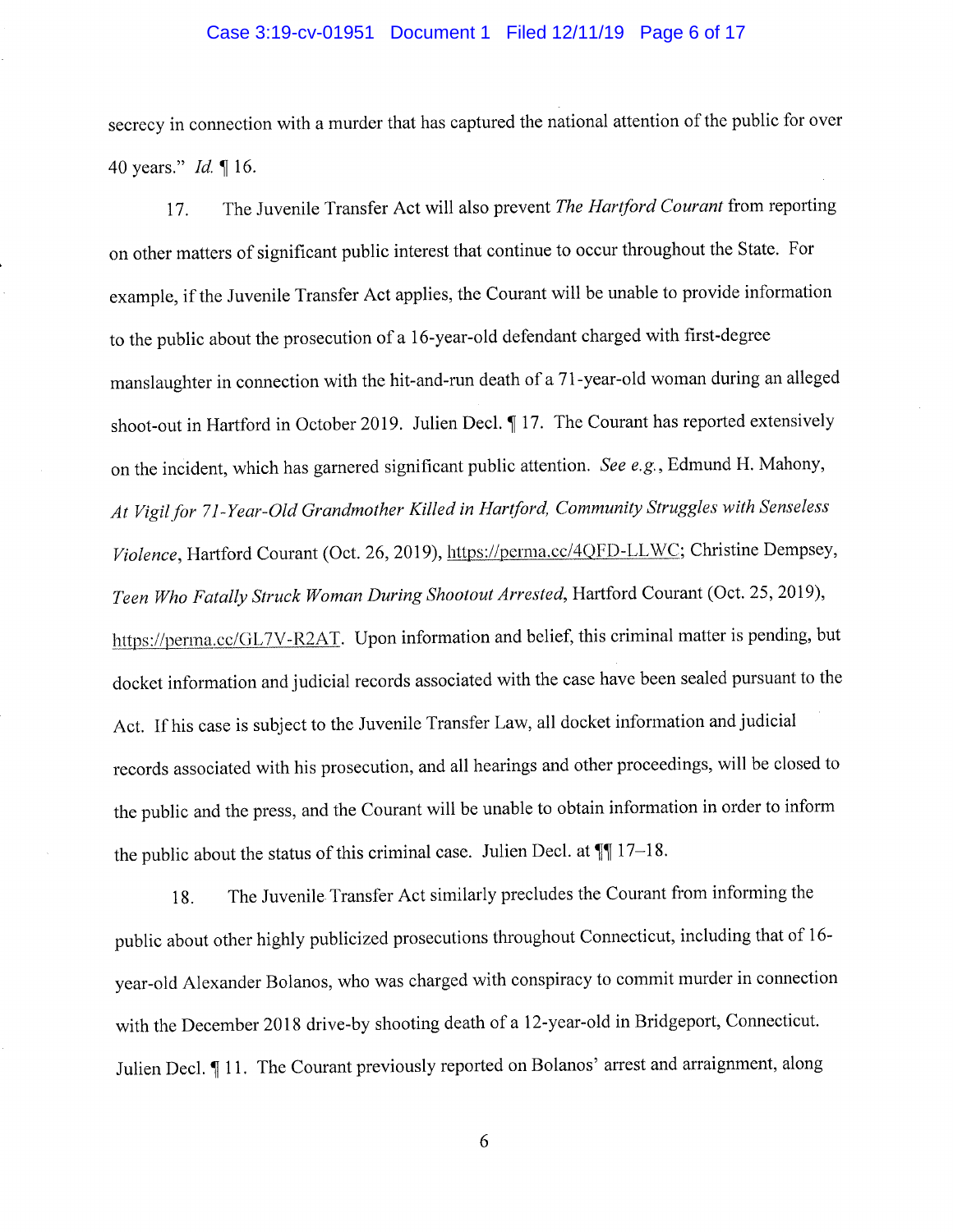#### Case 3:19-cv-01951 Document 1 Filed 12/11/19 Page 7 of 17

with that of his co-defendants. See, e.g., Teens Arraigned in Killing of 12-Year Old During <sup>G</sup>ang 'Hunt', Hartford Courant (Dec. 27, 2018), https://perma.cc/5QXR-11F78; Mikaela Porter, <sup>F</sup>our Arrested in Shooting Death of 12-Year-Old in Bridgeport, Hartford Courant (Dec. 24, 2018), https://perma.cc/B5W3-9PTP.

<sup>1</sup>9. On information and belief, all records and proceedings in Bolanos' case have <sup>b</sup>een sealed pursuant to the Act. As with the Skakel case, the Courant is no longer able to access <sup>d</sup>ocket information or judicial records in connection with Bolanos' prosecution and will be prohibited from attending any future criminal proceedings in the case. Julien Decl.  $\P$  11.

<sup>2</sup>0. In the event that Bolanos is found guilty, court records associated with his case <sup>w</sup>ill be unsealed, but the press and the public will have been denied contemporaneous access to <sup>t</sup>he judicial records and proceedings in his case. Julien Decl. ¶ 11. If Bolanos is acquitted, the <sup>r</sup>ecords will remain under seal and the press and the public will be permanently barred from <sup>a</sup>ccessing information about a criminal matter of significant public interest. Id.

# <sup>T</sup>he Juvenile Transfer Law is Unconstitutional under the First Amendment.

<sup>2</sup>1. The First Amendment to the U.S. Constitution, applied to the states through the <sup>d</sup>ue process clause of the Fourteenth Amendment, guarantees the public and the press <sup>a</sup>qualified right to attend criminal trials. Globe Newspaper Co. v. Superior Ct., 457 U.S. 596, 603 (citing <sup>R</sup>ichmond Newspapers, Inc. v. Virginia, 448 U.S. 555, 558-81 (1980) (plurality opinion)).

<sup>2</sup>2. The First Amendment also guarantees the public and the press <sup>a</sup>qualified right to <sup>a</sup>ttend other criminal proceedings. Press-Enterprise Co. v. Superior Ct., 478 U.S. 1, 9 (1986) ("Press-Enterprise II"). Proceedings that have been found presumptively open to the press and <sup>t</sup>he public under the First Amendment include jury selection, preliminary hearings, plea hearings, and sentencing proceedings. Press-Enterprise II, 478 U.S. at 13 (preliminary hearings); Press-Enterprise Co. v. Superior Ct., 464 U.S. 501, 509 (1984) ("Press-Enterprise f')(jury selection);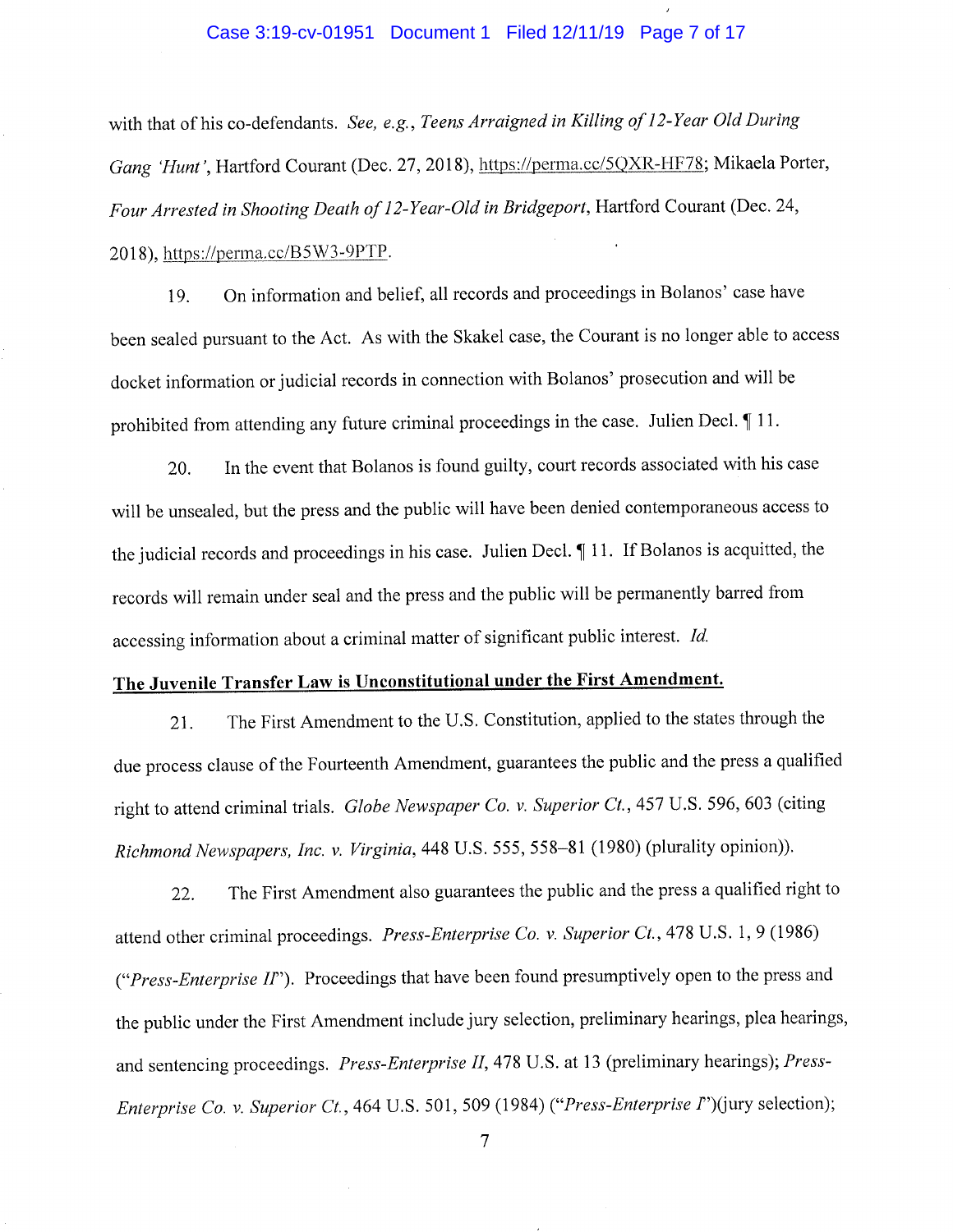#### Case 3:19-cv-01951 Document 1 Filed 12/11/19 Page 8 of 17

United States v. Alcantara, 396 F.3d 189, 199 (2d Cir. 2005) (sentencing proceedings); United States v. Haller, 837 F.2d 84, 86 (2d Cir. 1988) (plea hearings); In re Herald Co., 734 F.2d 93, <sup>9</sup>9 (2d Cir. 1984) (pretrial suppression hearings).

<sup>2</sup>3. As the Supreme Court has recognized, public access to court proceedings benefits <sup>s</sup>ociety as <sup>a</sup>whole. Open courts enable the public to know that the law is being enforced, which <sup>h</sup>as "community therapeutic value," particularly following the commission of violent crimes. <sup>P</sup>ress-Enterprise I, 464 U.S. at 509. "Public proceedings vindicate the concerns of the victims <sup>a</sup>nd the community in knowing that offenders are being brought to account for their criminal conduct by jurors fairly and openly selected." *Id.* In addition, open courts promote public <sup>c</sup>onfidence in the judicial system. Allowing the public to observe criminal trials "enhances the <sup>q</sup>uality and safeguards the integrity of the factfinding process" and, at the same time, "fosters an <sup>a</sup>ppearance of fairness, thereby heightening public respect for the judicial process." Globe <sup>N</sup>ewspaper Co., 457 U.S. at 606.

<sup>2</sup>4. The First Amendment also guarantees the press and the public a qualified right to <sup>i</sup>nspect judicial records in criminal matters, including transcripts of hearings and trial, court <sup>d</sup>ocket sheets, and other filings. United States v. Doe, 356 F. App'x 488, 489 (2d Cir. 2009) (finding qualified First Amendment right of access to courtroom transcripts); Hartford Courant <sup>C</sup>o. v. Pellegrino, 380 F.3d 83, 96 (2d Cir. 2004) (docket sheets); United States v. Suarez, <sup>880</sup> F.2d 626, 631 (2d Cir. 1989) (documents relating to payments made by defendants to courtappointed counsel); United States v. Gerena, 869 F.2d 82, 85 (2d Cir. 1989) ("briefs and <sup>m</sup>emoranda . . . submitted in support of pretrial motions, motions at trial and post-trial <sup>m</sup>otions"); Haller, 837 F.2d at 86 (documents filed in connection with plea hearings, including <sup>p</sup>lea agreements); In re New York Times Co., 828 F.2d 110, 114 (2d. Cir. 1987) (pretrial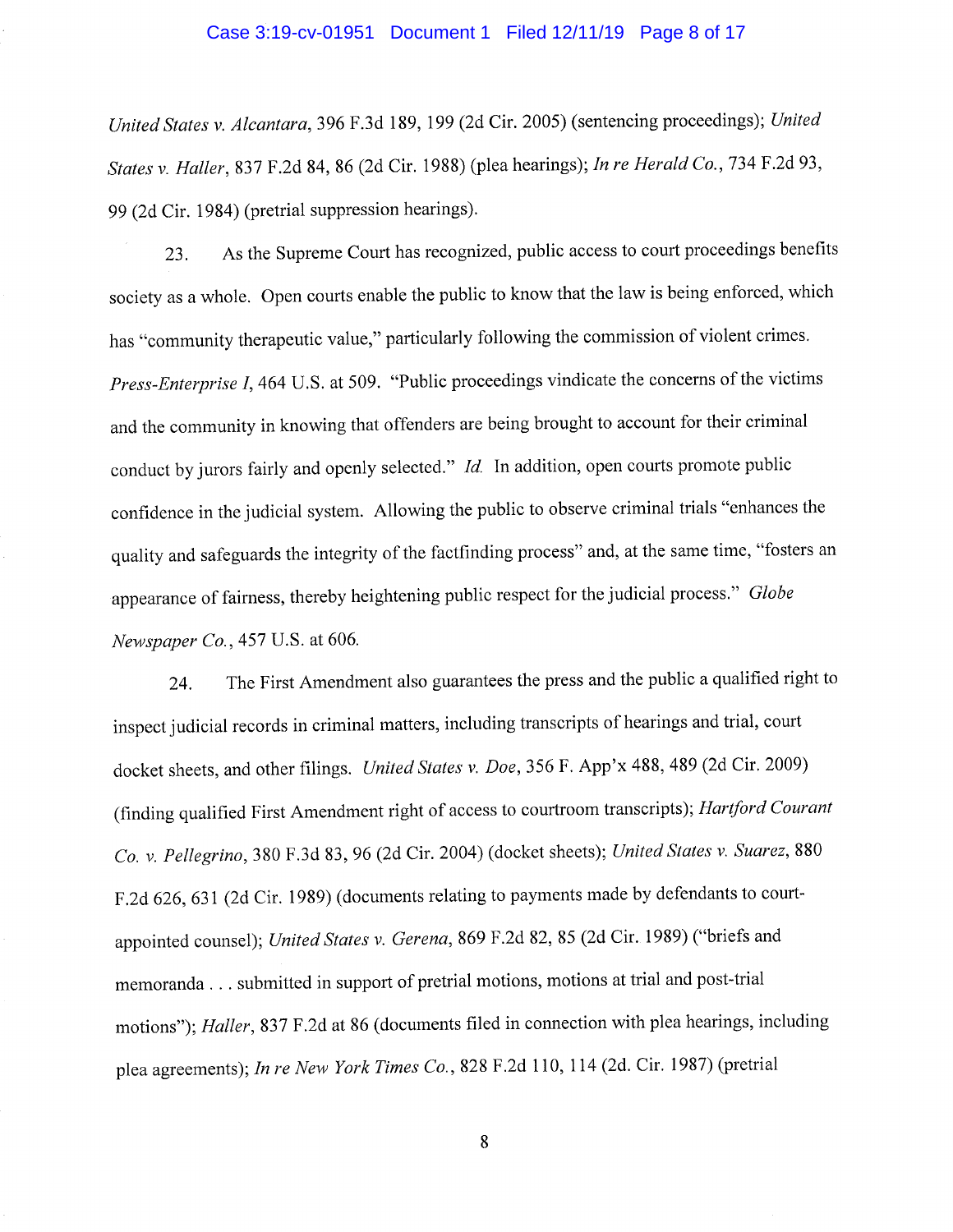#### Case 3:19-cv-01951 Document 1 Filed 12/11/19 Page 9 of 17

motions); United States v. Giordano, 158 F. Supp. 2d 242, 244 (D. Conn. 2001) (affidavits filed in support of criminal complaints).

<sup>2</sup>5. The qualified First Amendment right of access to judicial records also applies to documents submitted or created in connection with judicial proceedings to the same extent that the proceedings themselves are subject to the right of access. In re New York Times Co., 828 <sup>F</sup>.2d at 114. Access to such judicial records is a "necessary corollary" of the public's right to <sup>a</sup>ttend those courtroom proceedings: "It would be an odd result indeed were [the court] to <sup>d</sup>eclare that our courtrooms must be open, but that transcripts of the proceedings occurring there <sup>m</sup>ay be closed, for what exists of the right of access if it extends only to those who can squeeze <sup>t</sup>hrough the door?" Pellegrino, 380 F.3d at 93 (quoting United States v. Antar, 38 F.3d 1348, 1350 (3d Cir. 1994)).

<sup>2</sup>6. Where the qualified First Amendment right applies, the presumption of access <sup>m</sup>ay be overcome only by a compelling government interest. Press-Enterprise I, 464 U.S. at <sup>5</sup>10; Pellegrino, 380 F.3d at 96 (citing Grove Fresh Distrib., Inc. v. Everfresh Juice Co., 24 F.3d <sup>8</sup>93, 897 (7th Cir. 1994)). To properly close a proceeding or seal a judicial record to which the <sup>F</sup>irst Amendment right applies, a court must set forth written findings demonstrating that closure or sealing is necessitated by a compelling government interest and narrowly tailored to that <sup>c</sup>ompelling interest. Press-Enterprise I, 464 U.S. at 510; Pellegrino, 380 F.3d at 96.

<sup>2</sup>7. Proceedings held in connection with Transferred Matters, including trials <sup>t</sup>hemselves, are criminal proceedings to which the First Amendment right of access applies. As <sup>p</sup>rovided by the Act, a juvenile defendant stands trial and faces punishment' as an adult once his

<sup>&</sup>lt;sup>1</sup> At sentencing, courts are instructed to follow the guidelines set forth in Connecticut General Statutes section 54-91g. § 46b-127(d). Under these guidelines, courts should consider "the defendant's age at the time of the offense, <sup>t</sup>he hallmark features of adolescence, and any scientific and psychological evidence showing the differences <sup>b</sup>etween a child's brain development and an adult's brain development." Conn. Gen. Stat. Ann. § 54-91g(a)(1). If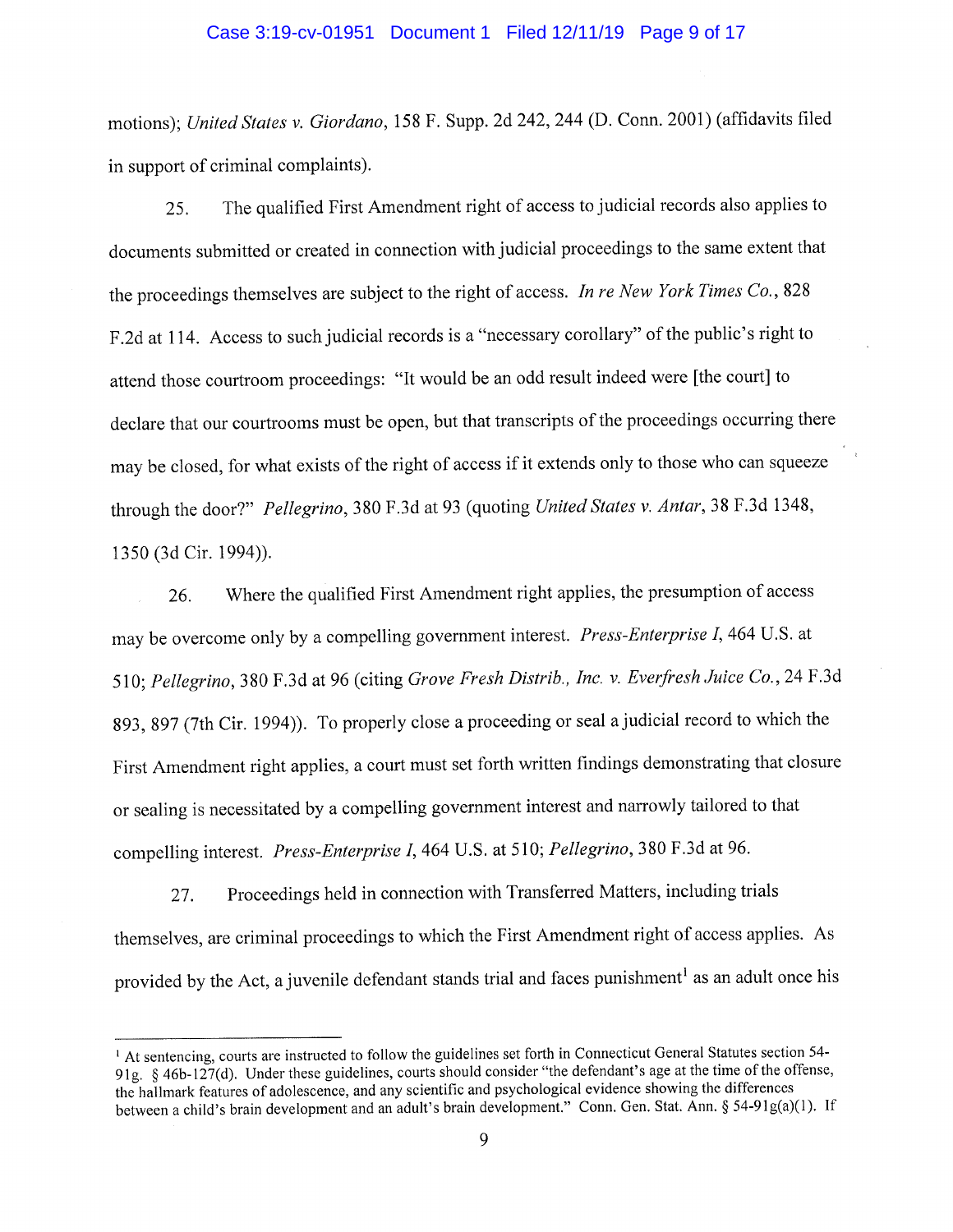#### Case 3:19-cv-01951 Document 1 Filed 12/11/19 Page 10 of 17

or her case is transferred—save for the secrecy provisions found in Section 46b-127(c)(1).  $§$  46b-127(d).

<sup>2</sup>8. Proceedings in Transferred Matters cannot be construed as juvenile delinquency <sup>p</sup>roceedings. Juvenile delinquency proceedings are fundamentally distinct from adult criminal <sup>p</sup>roceedings. The juvenile justice system is not designed to be punitive. It is intended to "provide individualized supervision, care, accountability and treatment . . . to those juveniles <sup>w</sup>ho violate the law" and to "promote prevention efforts through the support of programs and <sup>s</sup>ervices designed to prevent re-offending." Conn. Gen. Stat. § 46b-121h. Juveniles tried in <sup>d</sup>elinquency proceedings are not subject to possible criminal conviction or the penalties <sup>a</sup>ssociated with such a conviction, but rather to an adjudication of delinquency, which carries <sup>w</sup>ith it a possible disposition of:

> (1) discharge . . . from the court's jurisdiction with or without a warning, (2) <sup>p</sup>lace[ment] . . . on probation supervision for a period not to exceed eighteen <sup>m</sup>onths, which may be extended . . . by not more than twelve months, for a total supervision period not to exceed thirty months, or  $(3)$  place[ment] . . . on <sup>p</sup>robation supervision with residential placement, for a period not to exceed <sup>e</sup>ighteen months, which may be extended . . . by not more than twelve months, <sup>f</sup>or <sup>a</sup>total supervision period not to exceed thirty months.

Conn. Gen. Stat. § 46b-140.

<sup>2</sup>9. The U.S. Supreme Court has recognized that "[t]he Juvenile Court is theoretically <sup>e</sup>ngaged in determining the needs of the child and of society rather than adjudicating criminal <sup>c</sup>onduct. The objectives are to provide measures of guidance and rehabilitation for the child and <sup>p</sup>rotection for society, not to fix criminal responsibility, guilt and punishment." Kent v. United

<sup>c</sup>ontemplating a sentence so lengthy that "it is likely that the child will die while incarcerated," a court should <sup>c</sup>onsider "how the scientific and psychological evidence described in subdivision (1) of this subsection counsels against such a sentence." *Id.* § 54-91(g)(a)(2).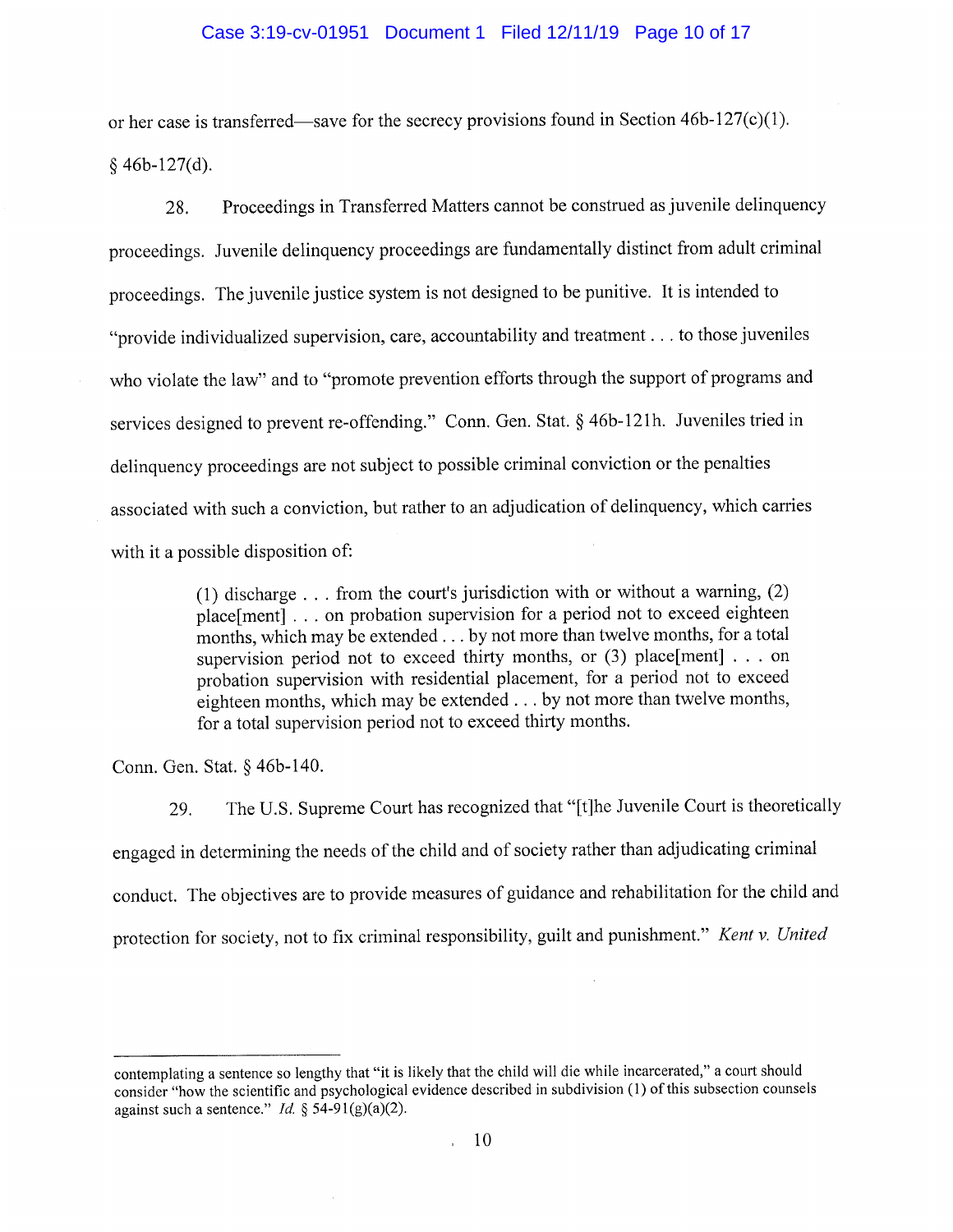#### Case 3:19-cv-01951 Document 1 Filed 12/11/19 Page 11 of 17

States, 383 U.S. 541, 554 (1966). As such, in the context of juvenile delinquency matters, the state "is parens patriae rather than prosecuting attorney and judge." Id. at 554-55.

30. Juvenile defendants in Transferred Matters, on the other hand, are prosecuted as <sup>a</sup>dults. They face the possibility of criminal conviction and are subject to the same potential criminal penalties—including imprisonment in adult correctional facilities—as adults.

<sup>3</sup>1. Recognizing this distinction, several states make clear, by statute, that court <sup>r</sup>ecords and proceedings of juveniles tried as adults, or of juveniles tried in juvenile proceedings for crimes which would constitute a felony if committed by an adult, are presumptively open, absent specific findings compelling closure in a given case.<sup>2</sup>

<sup>3</sup>2. Because the qualified First Amendment right of access applies to the Transferred <sup>M</sup>atters and their associated judicial records, that right may only be abridged to the extent necessary to protect a compelling state interest. *Press-Enterprise I*, 464 U.S. at 510; Pellegrino; 380 F.3d at 96. Such determinations must be made on a case-by-case basis. Globe Newspaper Co., 457 U.S. at 608.

<sup>&</sup>lt;sup>2</sup> See, e.g., Cal. Welf. & Inst. Code § 676 ("members of the public shall be admitted, on the same basis as they may <sup>b</sup>e admitted to trials in a court of criminal jurisdiction, to hearings concerning petitions" alleging that a minor has <sup>c</sup>ommitted an enumerated particularly serious crime); Ind. Code Ann. § 31-32-6-3 ("a delinquency proceeding is <sup>o</sup>pen to the public whenever a petition alleging that the child has committed an act that would be murder or <sup>a</sup>felony <sup>i</sup>f committed by an adult"); Md. Code Ann., Cts. & Jud. Proc. § 3-8A-13(f)(3)(i) ("in a case in which a child is <sup>a</sup>lleged to have committed a delinquent act that would be a felony if committed by an adult, the court shall conduct <sup>i</sup>n open court any hearing or other proceeding at which the child has a right to appear"); Me. Rev. Stat. tit. 15, § 3307(2)(A) ("the general public may not be excluded from a proceeding on <sup>a</sup>juvenile crime that would constitute <sup>m</sup>urder or a Class A, Class B or Class C crime if the juvenile involved were an adult"); 42 Pa. Stat. and Cons. Stat. §6336(e) ("the general public shall not be excluded from any hearings" of a child 14 years of age or older where the "alleged conduct would be considered a felony if committed by an adult" or of a child 12 years of age or older <sup>w</sup>here the alleged conduct would have constituted an enumerated particularly serious offense if committed by an <sup>a</sup>dult); S.D. Codified Laws § 26-7A-36 ("all pleadings and hearings shall be open and a matter of public record if <sup>a</sup> juvenile is summoned into court for an offense which if committed by an adult would constitute a crime of violence ... or a crime involving a drug offense ... and at the time of the offense the juvenile was sixteen years of age or <sup>o</sup>lder"); Va. Code § 16.1-302(C) ("hearings held on <sup>a</sup>petition or warrant alleging that a juvenile fourteen years of <sup>a</sup>ge or older committed an offense which would be a felony if committed by an adult shall be open"); WV R RJP <sup>R</sup>ule 10(a)(9) ("in cases transferred to adult criminal jurisdiction, once the transfer is ordered and any appeal of the <sup>t</sup>ransfer is upheld, further proceedings shall be open to the public").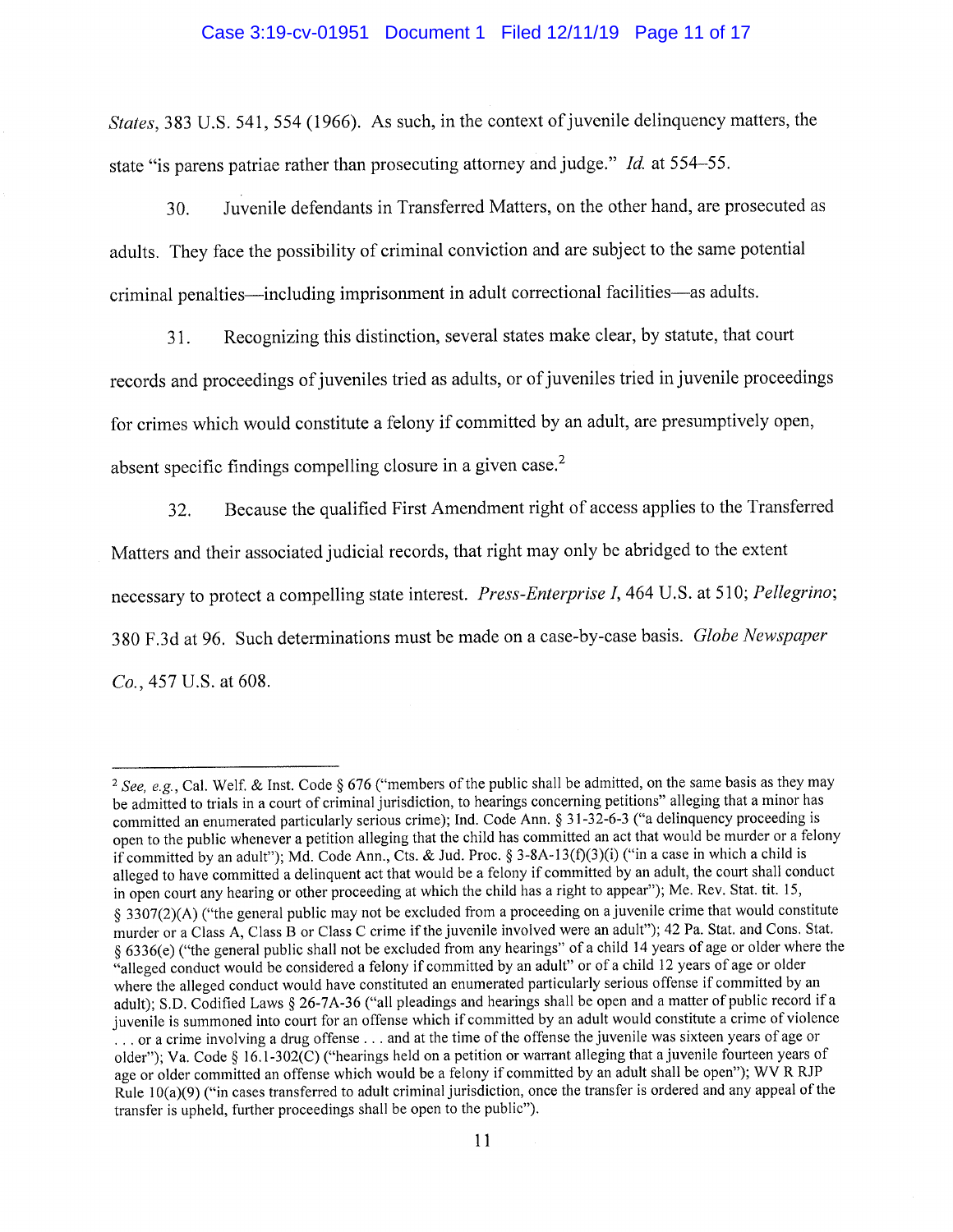#### Case 3:19-cv-01951 Document 1 Filed 12/11/19 Page 12 of 17

33. The secrecy provisions of the Juvenile Transfer Act do not permit courts to <sup>n</sup>arrowly tailor any restrictions on the public's and the press' right of access to serve <sup>a</sup> <sup>c</sup>ompelling interest in a specific case. Instead, the Act strictly requires complete closure of all <sup>p</sup>roceedings in all Transferred Matters regardless of whether such closure is necessitated by any <sup>c</sup>ompelling interest in a given case. It further mandates that all judicial records in such matters <sup>b</sup>e kept entirely confidential, except for disclosure to the victim, unless and until a guilty plea or <sup>v</sup>erdict is entered.

<sup>3</sup>4. Such sweeping, mandated secrecy is far broader than necessary to protect any <sup>p</sup>otential privacy interest that could arise in any particular case. As the Supreme Court has <sup>r</sup>ecognized, mandatory closure rules are unconstitutional, even when implemented to protect the <sup>p</sup>rivacy interests of juveniles, for "it is clear that the circumstances of the particular case may <sup>a</sup>ffect the significance of the interest." Globe Newspaper Co., 457 U.S. at 608, 609 (finding trial <sup>c</sup>ourts well-equipped to make case-by-case determinations as to whether closure is necessary, <sup>t</sup>hereby "ensur[ing] that the constitutional right of the press and public to gain access to criminal <sup>t</sup>rials will not be restricted except where necessary to protect the State's interest").

<sup>3</sup>5. The Juvenile Transfer Act also strips trial courts of the authority to make requisite <sup>c</sup>ase-specific determinations regarding closure and sealing, and it forbids trial courts from <sup>c</sup>onsidering less restrictive alternatives to complete closure and sealing, as they are <sup>c</sup>onstitutionally required to do. As the Supreme Court recognized in Press-Enterprise I, less <sup>r</sup>estrictive alternatives may adequately protect compelling interests. 464 U.S. at 512-13 (suggesting that transcripts containing sensitive information could be partly sealed or have names <sup>r</sup>edacted); see also United States v. Doe, 63 F.3d 121, 131 (2d Cir. 1995) (requiring trial court to <sup>c</sup>onsider reasonable alternatives prior to closure of pretrial hearings and trial).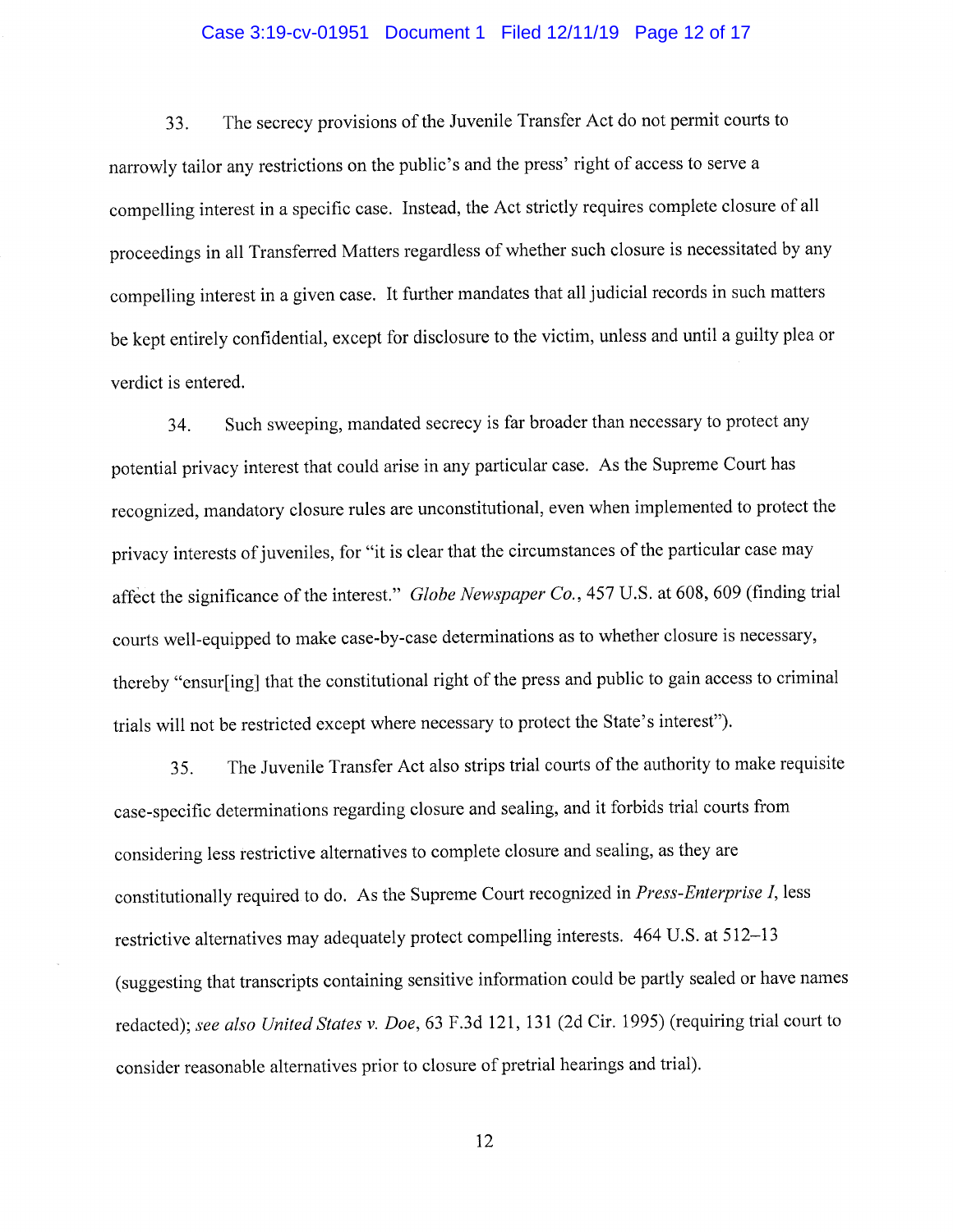# The Juvenile Transfer Law is Unconstitutional Under Article First, Sections 4 and 5 of the Connecticut Constitution.

<sup>3</sup>6. Article first, section 4 of the Connecticut Constitution provides: "Every citizen <sup>m</sup>ay freely speak, write and publish his sentiments on all subjects, being responsible for the <sup>a</sup>buse of that liberty." Conn. Const. art. 1, § 4.

<sup>3</sup>7. Article first, section 5 of the Connecticut Constitution provides: "No law shall <sup>e</sup>ver be passed to curtail or restrain the liberty of speech or of the press." Conn. Const. art. 1, § 5.

38. These provisions of the Connecticut Constitution provide at least as much <sup>p</sup>rotection for the public's right to attend criminal proceedings and inspect judicial records in criminal matters as the First Amendment. See Green Party of Connecticut v. Garfield, 590 F. <sup>S</sup>upp. 2d 288, 346 (D. Conn. 2008) (citing Horton v. Meskill, 376 A.2d 359 (Conn. 1977)).

<sup>3</sup>9. Section 46b-127 is therefore unconstitutional under article first, sections 4 and <sup>5</sup> <sup>o</sup>f the Connecticut Constitution.

#### COUNT I

# (Declaratory Relief) Section 46b-127(c)(1) violates the First Amendment to the U.S. Constitution

above. <sup>4</sup>0. Plaintiff incorporates by reference the allegations set forth in paragraphs 1-39

<sup>4</sup>1. Trials and other proceedings in Transferred Matters are criminal proceedings to <sup>w</sup>hich the qualified First Amendment right of access applies.

<sup>4</sup>2. Judicial records, including the docket sheets, in Transferred Matters are judicial <sup>r</sup>ecords to which the qualified First Amendment right of access applies.

<sup>4</sup>3. Plaintiff seeks a declaration that Section 46b-127(c)(1) violates the First <sup>A</sup>mendment to the U.S. Constitution by depriving members of the press and the public of their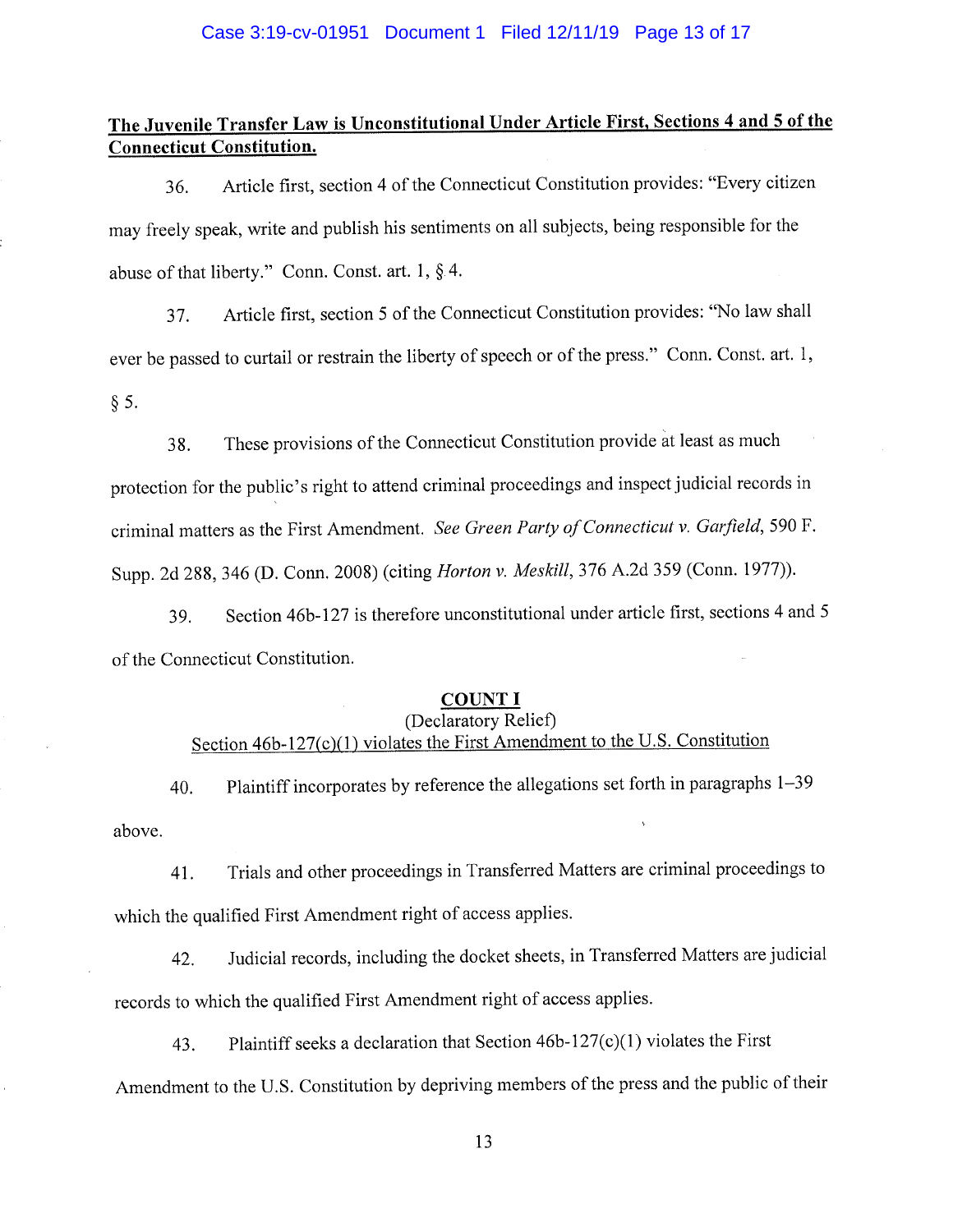#### Case 3:19-cv-01951 Document 1 Filed 12/11/19 Page 14 of 17

presumptive right to attend criminal proceedings and inspect judicial records in Transferred Matters.

<sup>4</sup>4. By acting and threatening to act under the color of state law to deprive Plaintiff of <sup>r</sup>ights guaranteed by the First Amendment, Defendants have violated and continue to violate <sup>P</sup>laintiff's First Amendment rights, actionable under 42 U.S.C. § 1983.

<sup>4</sup>5. Plaintiff has no adequate remedy available at law.

# COUNT II

# (Declaratory Relief) <sup>S</sup>ection 46b-127 violates article first, sections 4 and 5 of the Connecticut Constitution

<sup>4</sup>6. Plaintiff incorporates by reference all the allegations set forth in paragraphs 1-39 above.

47. Plaintiff seeks a declaration that Section 46b-127(c)(1) violates article first, <sup>s</sup>ections 4 and 5 of the Connecticut Constitution. It does so by depriving the public and the press <sup>o</sup>f their presumptive right to attend criminal proceedings and inspect judicial records in Transferred Matters.

<sup>4</sup>8. By violating the Connecticut Constitution as set forth above, Defendants have <sup>v</sup>iolated and continue to violate Plaintiff's constitutional rights.

<sup>4</sup>9. Plaintiff has no adequate remedy available at law.

#### COUNT III

# (Preliminary Injunctive Relief)

<sup>5</sup>0. Plaintiff incorporates by reference all the allegations set forth in paragraphs 1-39 above.

51. In the performance of their general administrative duties, the Court Clerk <sup>D</sup>efendants have retroactively sealed and continue to seal judicial records, including docket <sup>s</sup>heets, in Transferred Matters, pursuant to Section 46b-127(c)(1).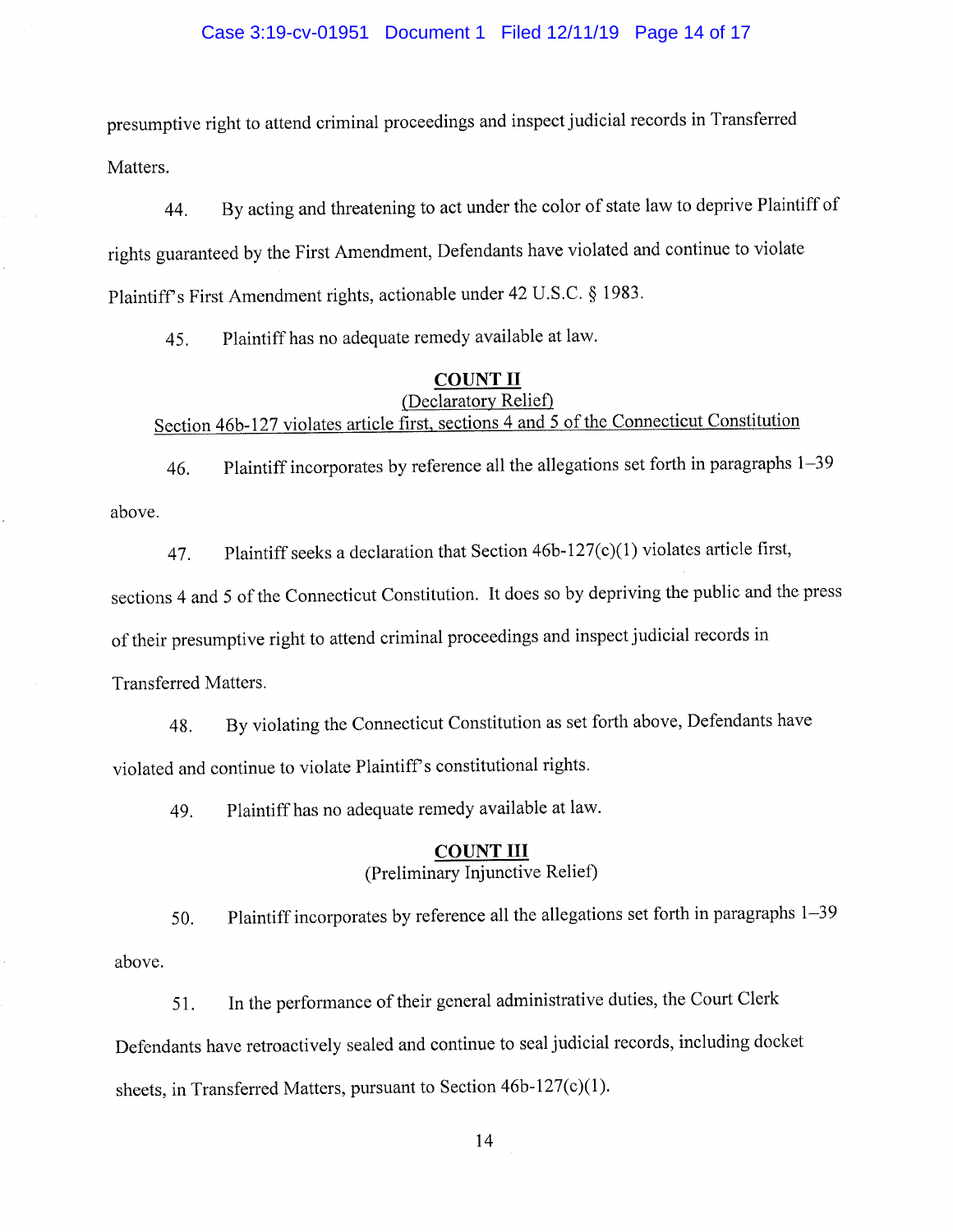#### Case 3:19-cv-01951 Document 1 Filed 12/11/19 Page 15 of 17

52. On information and belief, the Chief Court Administrator has taken steps to close <sup>p</sup>roceedings and seal court records in accordance with Section 46b-127(c)(1).

<sup>5</sup>3. In doing so, Defendants have violated, and continue to violate, Plaintiffs First <sup>A</sup>mendment rights and the rights guaranteed to Plaintiff by article first, sections 4 and 5 of the Connecticut Constitution.

<sup>5</sup>4. This deprivation of Plaintiff's constitutional rights of access causes Plaintiff to <sup>s</sup>uffer immediate, irreparable harm.

<sup>5</sup>5. No adequate remedy exists at law for the immediate, irreparable harm the <sup>d</sup>efendants' acts have caused and are causing Plaintiff. Plaintiff is therefore entitled to <sup>p</sup>reliminary injunctive relief.

#### COUNT IV (Permanent Injunctive Relief)

<sup>5</sup>6. Plaintiff incorporates by reference the allegations set forth in paragraphs 1-39 above.

57. Upon information and belief, unless otherwise enjoined by this Court, the Court <sup>C</sup>lerk Defendants will, under color of state law, continue to seal judicial records, including <sup>d</sup>ocket sheets, in Transferred Matters, pursuant to Section 46b-127(c)(1).

<sup>5</sup>8. On information and belief, the Chief Court Administrator will, under color of <sup>s</sup>tate law, continue to take steps to close proceedings and seal court records in accordance with Section 46b-127(c)(1).

59. By doing so, Defendants will continue to violate Plaintiff's First Amendment <sup>r</sup>ights and the rights guaranteed to Plaintiff by article first, sections 4 and 5 of the Connecticut Constitution.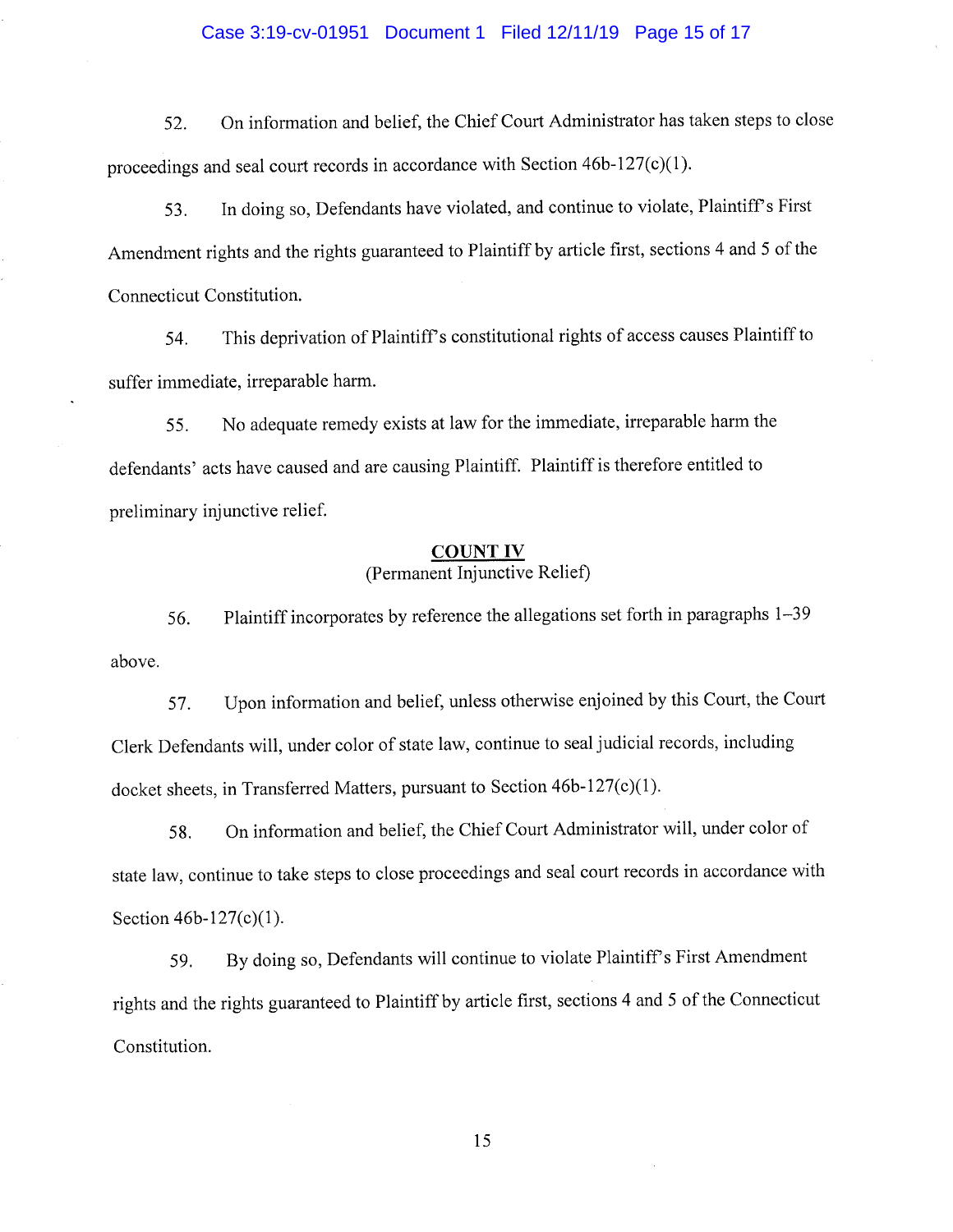60. No adequate remedy exists at law for the ongoing irreparable harm the Court Clerk Defendants' acts will cause Plaintiff. Plaintiff is therefore entitled to permanent injunctive <sup>r</sup>elief.

#### PRAYER FOR RELIEF

<sup>W</sup>HEREFORE, upon all allegations and counts alleged herein, Plaintiff respectfully asks that this Court:

<sup>A</sup>. issue judgment declaring that Section 46b-127(c)(1) is unconstitutional on its face <sup>u</sup>nder the First Amendment to the United States Constitution, as applied to the states by the Fourteenth Amendment and 42 U.S.C. § 1983;

<sup>B</sup>. issue judgment declaring that Section 46b-127(c)(1) is unconstitutional on its face <sup>u</sup>nder article first, sections 4 and 5 of the Connecticut Constitution;

<sup>C</sup>. preliminarily and permanently enjoin Defendants, personally and in their role as <sup>C</sup>hief Court Administrator, Chief Clerk, or Deputy Chief Clerk, from sealing or permitting the <sup>s</sup>ealing of judicial records, including docket sheets, in any Transferred Matter pursuant to Section 46b-127(c)(1);

<sup>D</sup>. issue an order requiring Defendants, personally and in their role as Chief Court <sup>A</sup>dministrator, Chief Clerk, or Deputy Chief Clerk, to unseal all judicial records, including <sup>d</sup>ocket sheets, in Transferred Matters that were sealed pursuant to Section 46b-127(c)(1); and

<sup>E</sup>. grant such other relief as the Court deems just and proper.

Dated: December 11, 2019